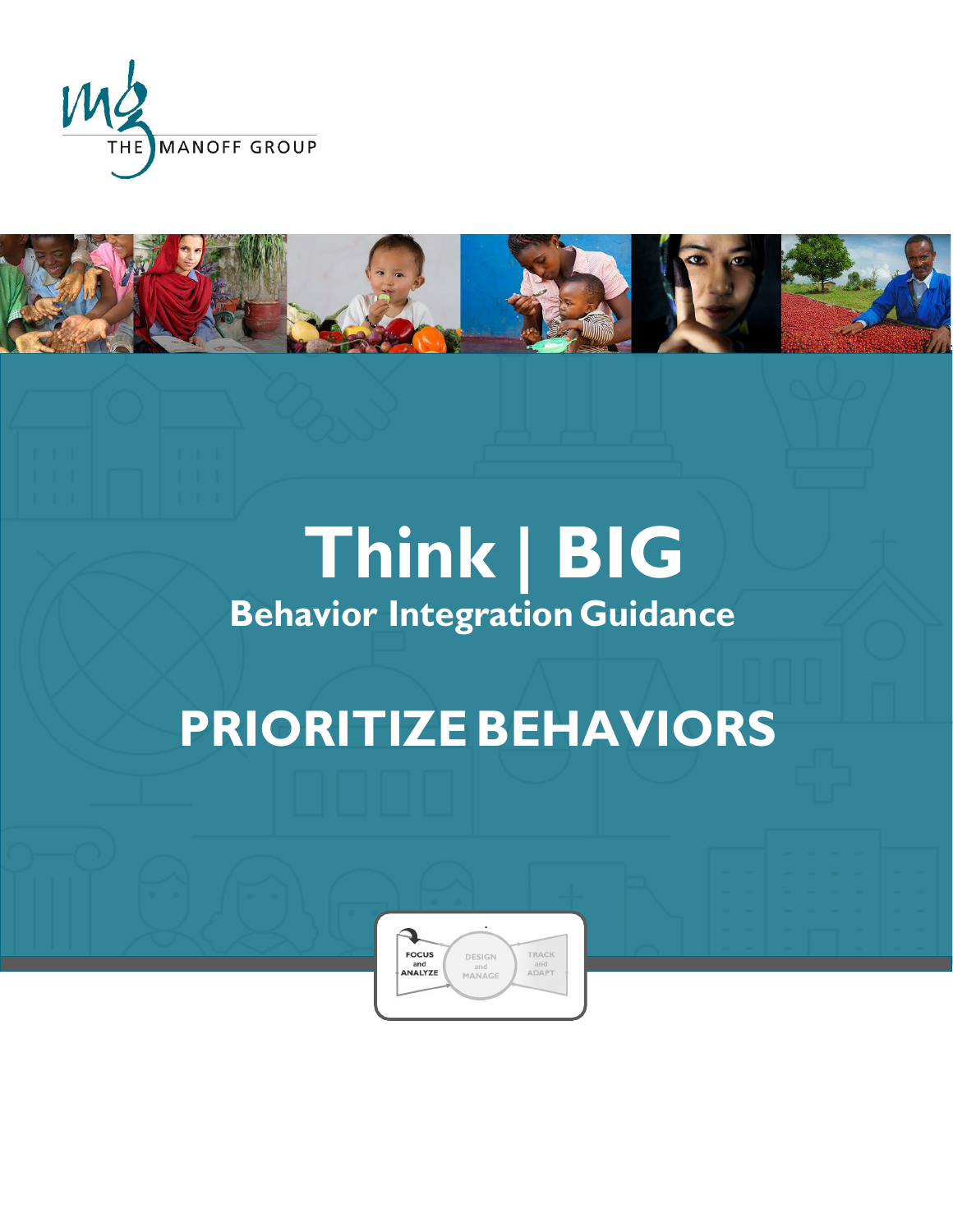# TABLE OF CONTENTS

| <b>OVERVIEW</b>                                                                |                |
|--------------------------------------------------------------------------------|----------------|
| <b>PURPOSE</b>                                                                 |                |
| <b>INTENDED USERS</b>                                                          |                |
| HOW THIS FITS INTO THINK   BIG                                                 |                |
| <b>ESTIMATED TIME NEEDED</b>                                                   |                |
| <b>TEMPLATES INCLUDED</b>                                                      |                |
| <b>SAMPLES INCLUDED</b>                                                        |                |
| ADDITONAL RESOURCES REQUIRED                                                   | $\overline{2}$ |
| <b>BEFORE YOU START</b>                                                        | $\overline{2}$ |
| <b>INSTRUCTIONS</b>                                                            | 3              |
| <b>PART I: ARTICULATE YOUR GOAL</b>                                            | 3              |
| <b>PART 2: ANALYZE CAUSES INHIBITING ACHIEVEMENT OF GOAL</b>                   | 3              |
| <b>PART 3: CREATE A LIST OF BEHAVIORS THAT COULD ADDRESS IDENTIFIED CAUSES</b> | 4              |
| <b>PART 4: PRIORITIZE - SELECT THE FINAL SET OF BEHAVIORS</b>                  | 6              |
| <b>APPENDICES</b>                                                              | 7              |
| <b>APPENDIX A: PRIORITIZATION WORKSHEET</b>                                    | 8              |
| APPENDIX B: CAUSE ANALYSIS AND PRIORITIZED BEHAVIORS FOR A HEALTH,             |                |
| POPULATION AND NUTRITION UNIT                                                  | 9              |
| APPENDIX C: EXAMPLE OF PAPER-BASED PRIORITIZATION                              | $\mathsf{H}$   |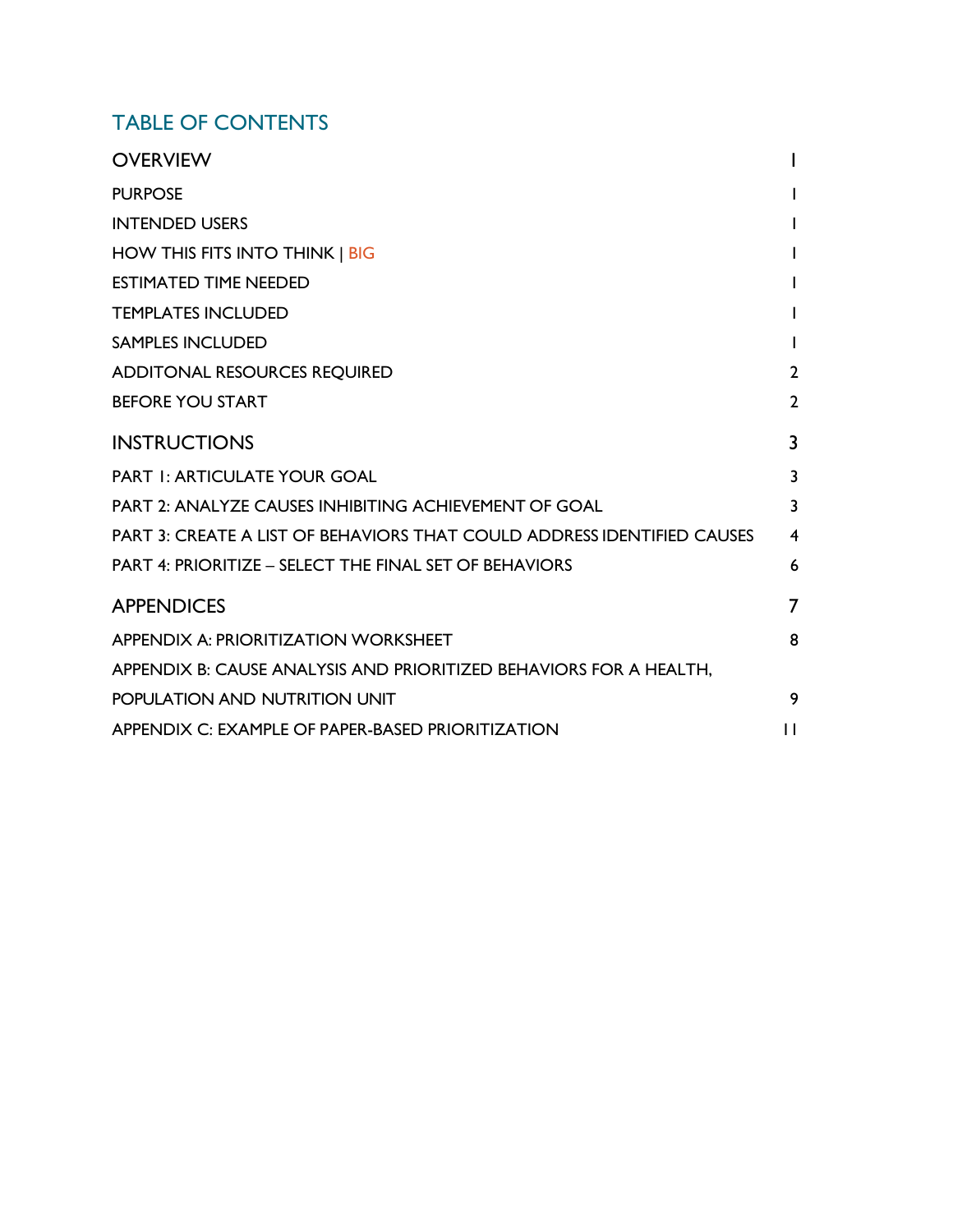# <span id="page-2-0"></span>**OVERVIEW**

#### <span id="page-2-1"></span>**PURPOSE**

Focusing on the outcomes with the most potential for impact is critical to ensure lasting impact on the health, well-being, and development of a population, and to make the most of limited resources. To appropriately identify and prioritize certain outcomes over others, we must first clearly identify and articulate the development goal, the causes that stand in the way of meeting that goal, and the behaviors likely to have the greatest impact on addressing the causes. The Think | BIG (Behavioral Integration Guidance) prioritization tool takes you through a systematic process to do just that.

#### <span id="page-2-2"></span>**INTENDED USERS**

Any development professional seeking to develop a regional, country, or technical strategy, project, or activity. If you are seeking to reduce maternal, child, or newborn mortality, we strongly recommend that you use the Think | BIG online [Prioritization Tool a](https://thinkbigonline.org/tools#content1)s it collects and visualizes the supporting data you will need.

**Note:** While the examples in this guidance are about health, this process can be used for democracy and governance, education, economic growth, systems strengthening, and other development topics.

#### **HOW THIS FITS INTO THINK | BIG**

Prioritization of the behaviors most proximal to the established development goal is the first step of Think | BIG.



Figure 1: Prioritization is part of "Focus and Analyze," the first step of Think | BIG

#### <span id="page-2-6"></span>**TEMPLATES INCLUDED**

• **Appendix A:** Prioritization Worksheet

#### <span id="page-2-4"></span><span id="page-2-3"></span>**ESTIMATED TIME NEEDED**

If your program already has a clearly defined goal, prioritization will take approximately **two to three hours**. You may want to divide this into two sessions to allow you to research current practice and context for potential behavior sessions

before finalizing your priority behaviors.

<span id="page-2-5"></span>In cases where you want to prioritize behavioral outcomes at a broad strategic level (e.g., a Country Development Cooperation Strategy), add significant time for consensus building, assessments, and stakeholder consultations on potential behaviors.

#### **SAMPLES INCLUDED**

- **Appendix B:** Cause Analysis and Prioritized Behaviors for a Country Health, Population and Nutrition Unit
- **Appendix C:** Example of Paper-based Prioritization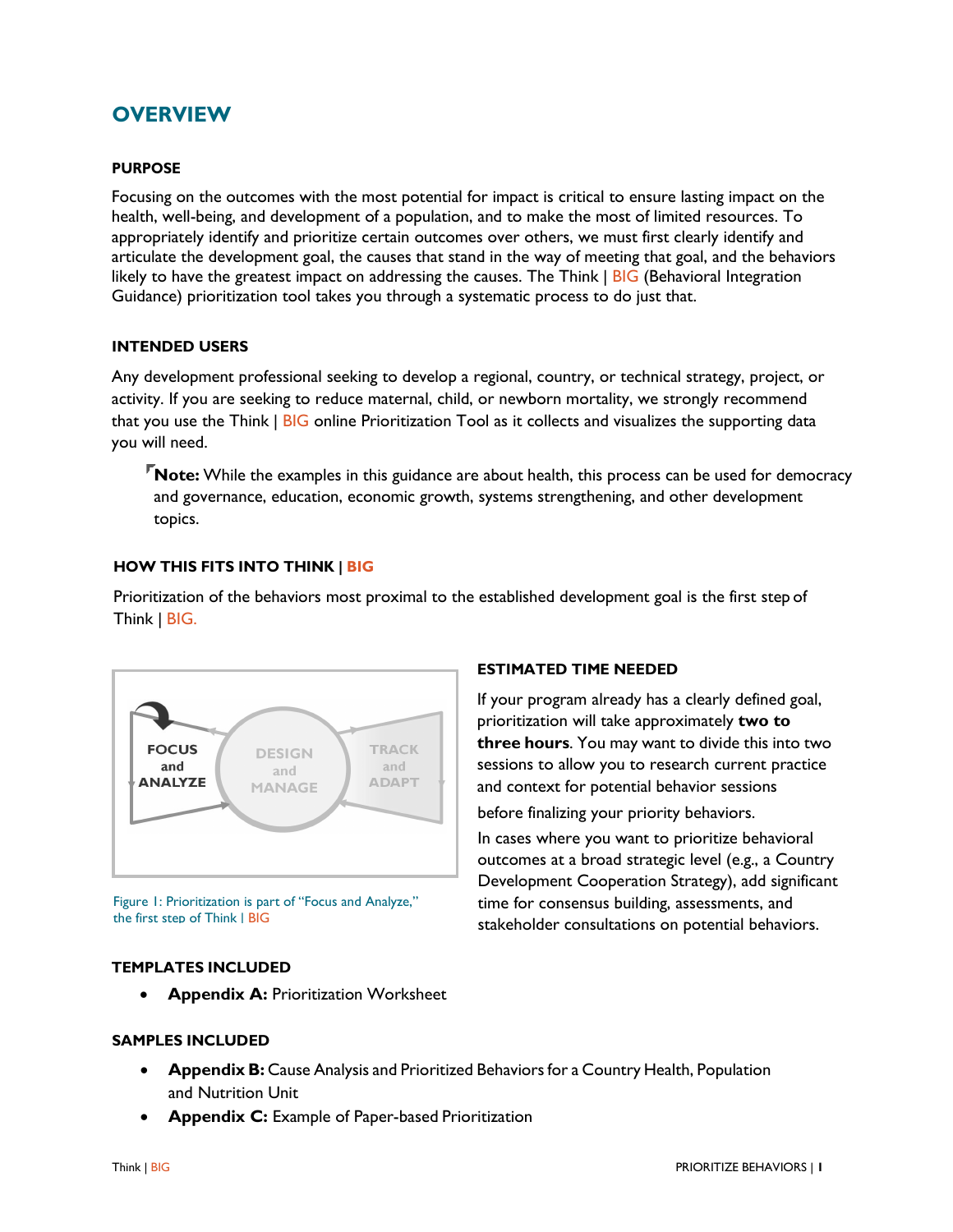#### <span id="page-3-0"></span>**ADDITONAL RESOURCES REQUIRED**

- Any available research to support the analysis of causes impeding achievement of your goal. For example, if your goal is an accountable government that delivers high-quality services to all citizens, it would be important to have information (formal or informal research, programmatic assessments, or other data) to help you determine what currently stands in the way of thatgoal. Examples of potential data sources include:
	- o Relevant national data sources
	- o Donor internal assessments
	- o [USAID Journey to Self-Reliance data](https://www.usaid.gov/sites/default/files/documents/1870/J2SR_Fact_Sheet.pdf) sources
	- o [Global Health Data](http://ghdx.healthdata.org/) Exchange
	- o [Global Burden of Disease Study 2017](http://ghdx.healthdata.org/gbd-2017)
	- o [World Development Indicators](http://datatopics.worldbank.org/world-development-indicators/)
	- o [The World Bank](https://databank.worldbank.org/home) DataBank
	- o [Living Standards Measurement Study Integrated Surveys on Agriculture](http://ghdx.healthdata.org/series/living-standards-measurement-study-integrated-surveys-agriculture-lsms-isa) (LSMS-ISA)
	- o [UNICEF](https://data.unicef.org/)
	- o [Human Development](http://hdr.undp.org/) Reports
	- o Other context-specific reports and papers (published and non-published)
- Data on current uptake of relevant behaviors, once identified. Find uptake data for health behaviors in a [Demographic and Health Survey d](https://www.dhsprogram.com/)ataset or in its equivalent for your area of interest. For some areas and behaviors, especially when the primary actor is a policy maker ora provider, there may not be a lot of data available, or qualitative data might be required.

#### <span id="page-3-1"></span>**BEFORE YOU START**

- 1. Gather key decision-makers. Prioritization requires sacrifice, so ensure those able to agree to the necessary trade-offs are part of the process.
- 2. Review your program's overall strategy.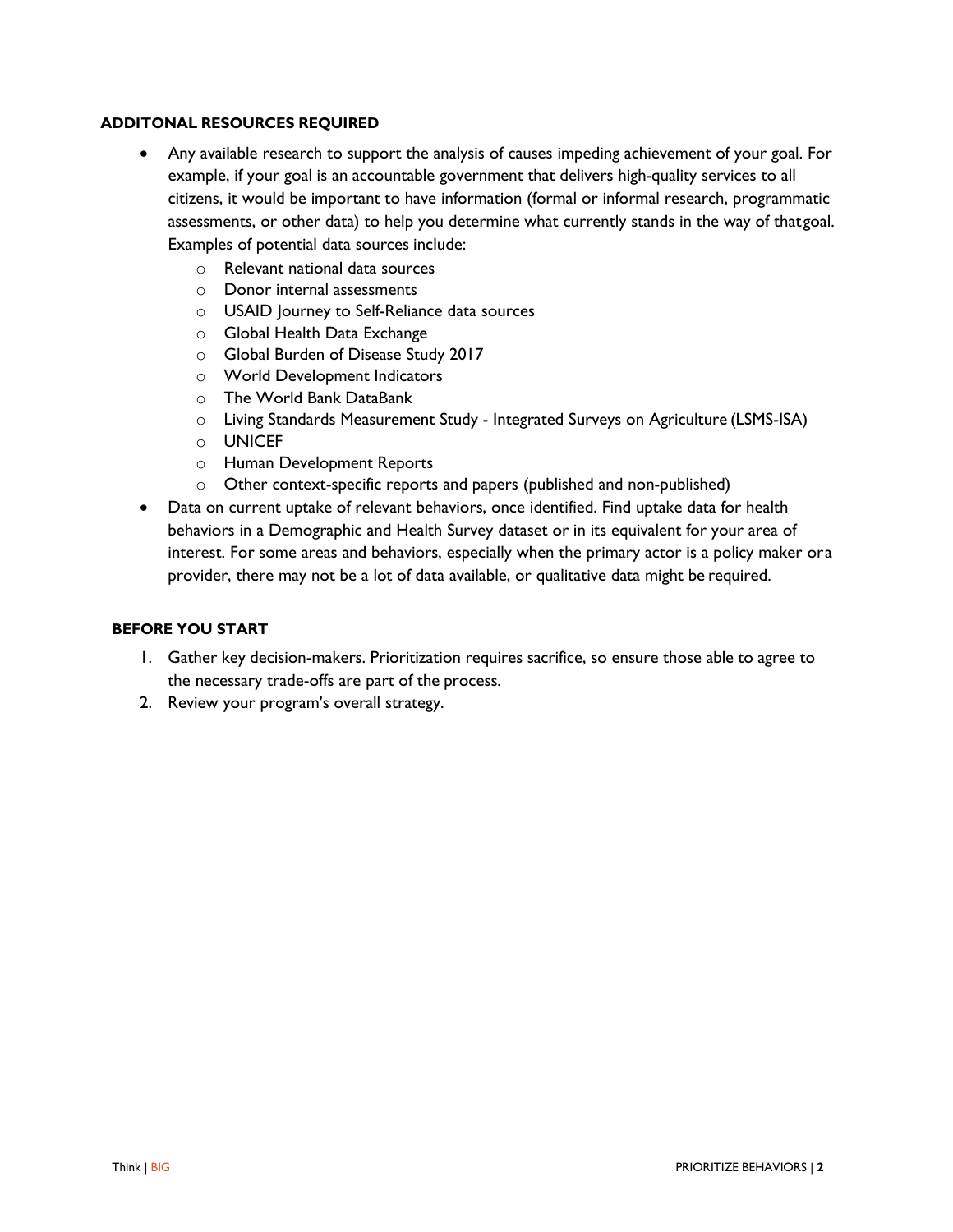## <span id="page-4-3"></span><span id="page-4-0"></span>**INSTRUCTIONS**

If helpful, use Appendix A, the Prioritization Worksheet, to keep track of your decisions and data sources. This worksheet can help structure and organize your thinking and is available as a Word or PowerPoint file. Appendix B: Cause Analysis and Prioritized Behaviors for a Health, Population and Nutrition Unit, provides an example of a completed worksheet. As an alternative, index cards, notebook paper, and flip chart paper work especially well in group settings and might provide more flexibility—shown in Appendix C: Example of Paper-based Prioritization.

#### <span id="page-4-1"></span>**PART 1: ARTICULATE YOUR GOAL**

- 1. At the top of the Prioritization Worksheet, insert the program's broad goal, for example a development objective.
- 2. Write the specific goal (or immediate result) you plan to achieve with this activity, alongwith the timeframe for achieving it. For example:
	- In the next five years, catalyze Country X's long-term development strategy, offering a productive, healthy life to all its citizens.
	- By 2022, catalyze transformation of a holistic health system to sustain equitable improvements in health for all citizens of Country X.
	- Infant mortality reduced by one-third from 2015 level.
- 3. If you do not have a goal for this activity, consider the following questions to develop one:
	- What are the most pressing challenges facing Country  $X$  in the next 5-10 years?
		- What change or progress do you hope to see in 5-10 years?
		- What can or should your program do to contribute to that change?

#### <span id="page-4-2"></span>**PART 2: ANALYZE CAUSES INHIBITING ACHIEVEMENT OF GOAL**

1. Now consider what is currently inhibiting achievement of your activity goal. List these causes on the Prioritization Worksheet under Part 2: Causes Inhibiting Achievement of the Goal. List as many different causes as you want, especially if working with a large group.

**Note:** As noted above, if your goal is mortality reduction, please use the Think | BIG online [Prioritization Tool.](https://thinkbigonline.org/tools#content1)

- 2. Once you have listed the causes currently inhibiting achievement of your activity goal, combine any that seem redundant.
- 3. Link your thinking to a data source. For example, if "lack of timely funding of the health system by the ministry of finance" is a current cause, note how you know this—is it anecdotal? From a donor's assessment? From outside assessment reports?
- 4. As much as possible during or after the initial cause analysis, identify data sources to substantiate your analysis or lead you to verified causes.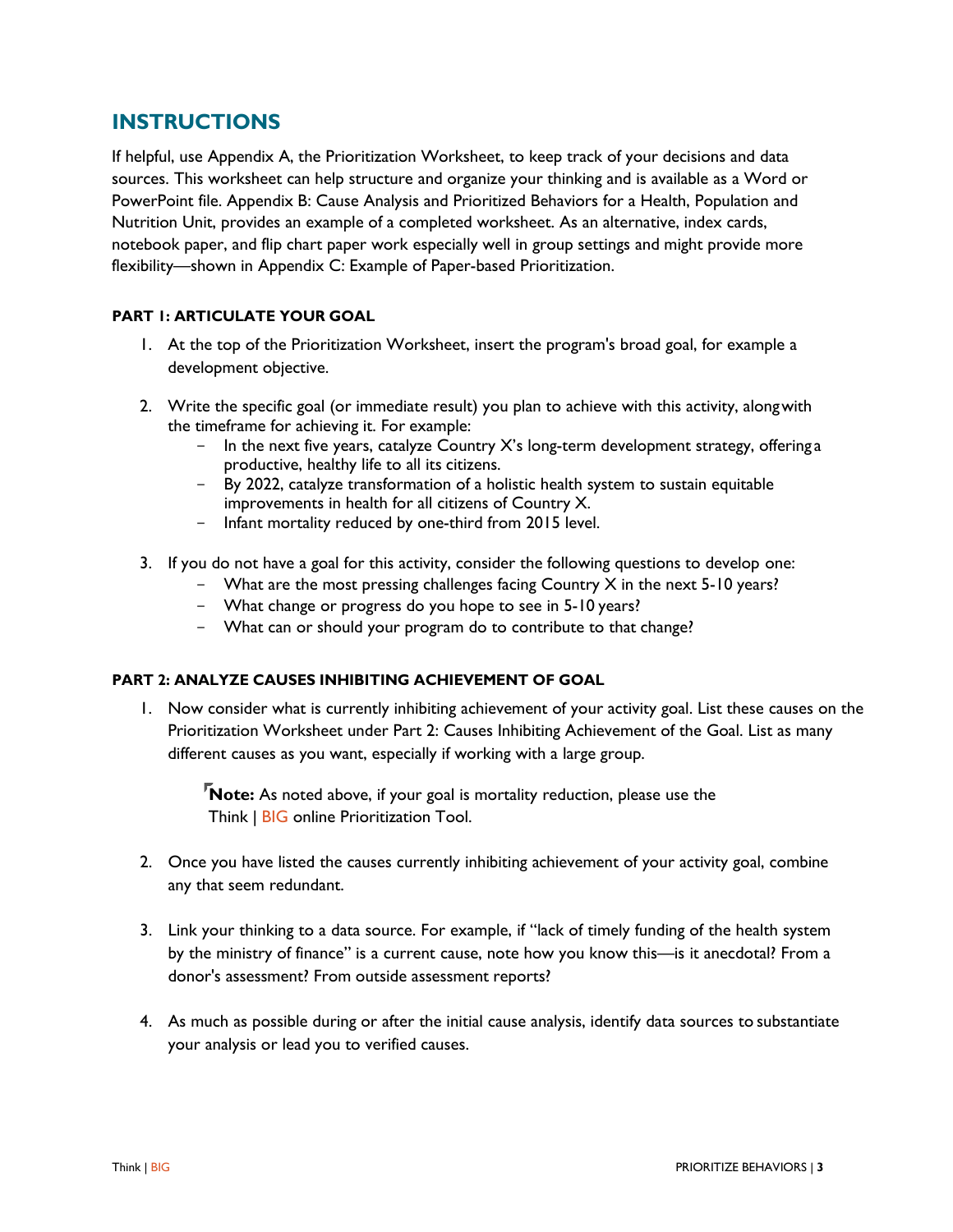**Note:** Causes can be broad, such as "lack of transparency and accountability" or more specific, such as "weak health system information data use."

**Note:** Appendix B: Cause Analysis and PrioritizedBehaviors for a Health, Population and Nutrition Unit and Appendix C: Example of Paper-based Prioritization, provide examples of cause analysis relating to the goal: "Catalyze transformation of a holistic health system to sustain equitable improvements in health."

#### <span id="page-5-0"></span>**PART 3: CREATE A LIST OF BEHAVIORS THAT COULD ADDRESS IDENTIFIED CAUSES**

1. For each cause identified, ask: Who needs to do what to address this cause? List all of the actors ("who") and behaviors ("what") that you can think of on a separate sheet of paper.

Here is a formula that can help you write a behavior:

| SPECIFIC PRIMARY ACTOR + ACTION VERB + ISSUE TO BE ADDRESSED + GEOGRAPHY OR OTHER SPECIFICS (IF |
|-------------------------------------------------------------------------------------------------|
| <b>NEEDED)</b>                                                                                  |
| <b>Examples:</b>                                                                                |
| • Property-owning citizens pay full property rates annually                                     |
| • Energy consumers use reliable and affordable electricity services                             |
| • Teachers improve quality of instruction in the classroom                                      |
| • Vulnerable households use social safety nets                                                  |

2. Begin to consider the pathway from the goal you want to achieve to the primary actors who should be practicing these behaviors. Circle, underline, or highlight the actor-behavior combinations that are the closest (most proximal) to your desired impact.

**Note:** Some actors on your list will support others to practice a proximal behavior. They are very important, but they are **not** your primary actors and behaviors. To determine whether or not your listed actor-behavior combinations are proximal, ask, "What will happen as a result of [actor] practicing [behavior]?" When the answer to that question is that you will have achieved your goal, the behavior can be considered proximal. The boxes on the next page provide an example.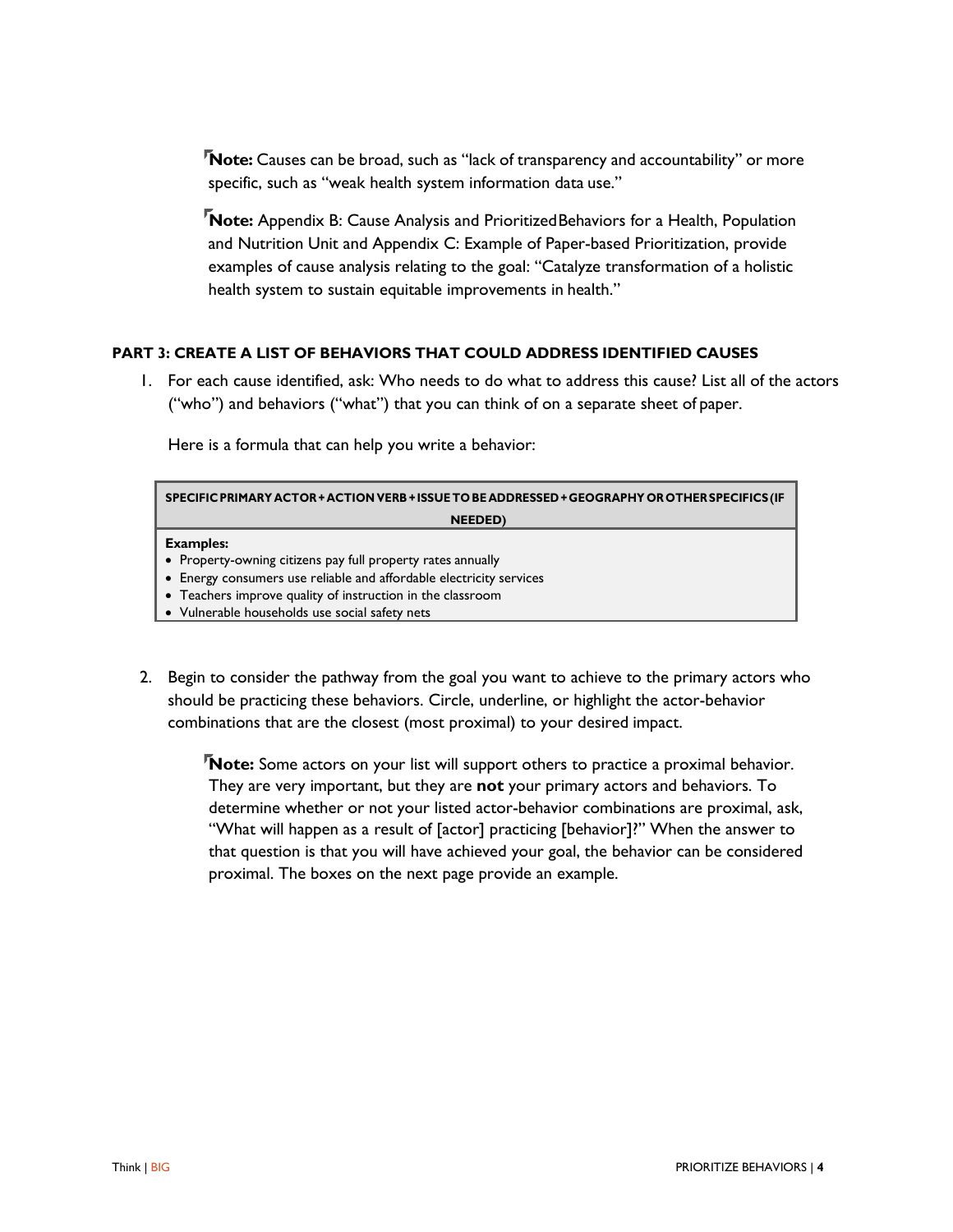**Goal:** Reduce infant mortality by 10% from 2018 levels **Potential Behaviors:**  $\Box$  Mothers exclusively breastfeed for the first 6 months  $\Box$  Expectant fathers support pregnant partner to deliver in a facility  $\Box$  Local governments adequately fund postnatal care  $\Box$  Traditional birth attendants refer women to health facilities for delivery  $\Box$  Pregnant women sleep under an insecticidetreated net every night  $\Box$  Pregnant women deliver in a health facility with an equipped, qualified provider  $\Box$  Grandmothers-to-be encourage early initiation of breastfeeding  $\Box$  Caregivers complete a full course of timely vaccinations for infants and children under 2 years  $\Box$  Caregivers provide essential newborn care immediately after birth  $\Box$  Caregivers seek prompt and appropriate care for signs and symptoms of newborn illness  $\Box$  Service providers treat pregnant women with respect  $\Box$  Logistics officers ensure a consistent supply of all

- **For each behavior we ask, "What will** happen as a result of this behavior?"
- **If the answer is, "The baby will** survive," it is a proximal behavior for reducing infant mortality and highlighted.
- For the non-highlighted behaviors, the answer is not, "the baby will survive;" therefore, the behavior is not proximal to infant survival.
- **For example, when expectant fathers** support pregnant partners to deliver in a facility, the outcome is that women deliver in a facility. That makes it a supporting behavior, not a primary one. (The primary behavior is that women deliver in a facility.)

Figure 2: Determining proximity of behaviors to development goal

essential commodities, including contraceptives

4. On the worksheet, list all highlighted actor-behavior combinations in Part 3: Potential Priority Behaviors. If the actor and behavior address multiple causes, list them for each cause they address. You will cull the list in Part 4.

**Note:** Appendix B: Cause Analysis and Prioritized Behaviors for a Health, Population and Nutrition Unit, and Appendix C: Example of Paper-Based Prioritization, provide examples of potential priority behaviors relating to the goal:

"Catalyze transformation of a holistic health system to sustain equitable improvements in health."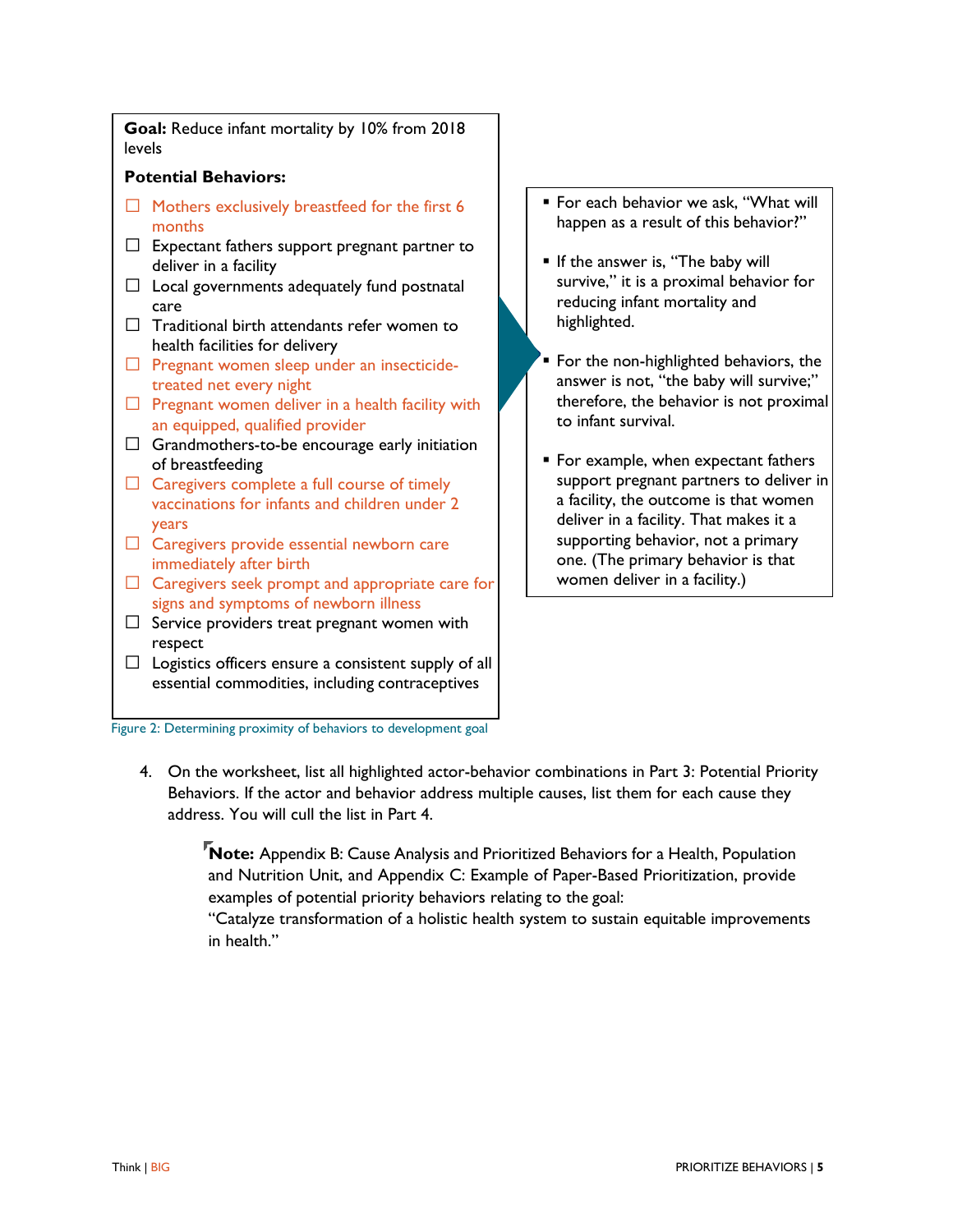#### <span id="page-7-0"></span>**PART 4: PRIORITIZE – SELECT THE FINAL SET OF BEHAVIORS**

- 1. For each potential priority behavior, answer the following questions using a high-medium-low scale:
	- To what extent is this behavior a priority for the government?
	- To what extent is this behavior a problem?
	- To what extent is this behavior sufficiently changeable in the next five years?
	- To what extent is the potential change in this behavior worth the resources that would be required to invest to change it?
	- To what extent is this behavior within your organization's manageable interests, considering agency mandates, staffing requirements, etc.?
	- If this behavior is being addressed by other donors, to what extent should your organization also support (or focus on) this behavior?
- 2. Based on the answers to these questions, select your Priority Behaviors. Limit the number of Priority Behaviors to what you can manage with the funds and other resources available. The total number of priority behaviors will depend on your team, context, funding, and mandates. For a large program up to 15 behaviors might be acceptable. These behaviors will become the results for your strategy/project/activity. Selecting them means not selecting others, so choose carefully.
- 3. Enter your selections in Part 4 of the worksheet, reviewing and refining language as needed. You may continue to revisit and refine your behaviors as you move through the Think | BIG process.

# **Congratulations!**

You have Prioritized Behaviors!

Next, develop [Behavior Profiles f](https://thinkbigonline.org/resources)or your new priorities!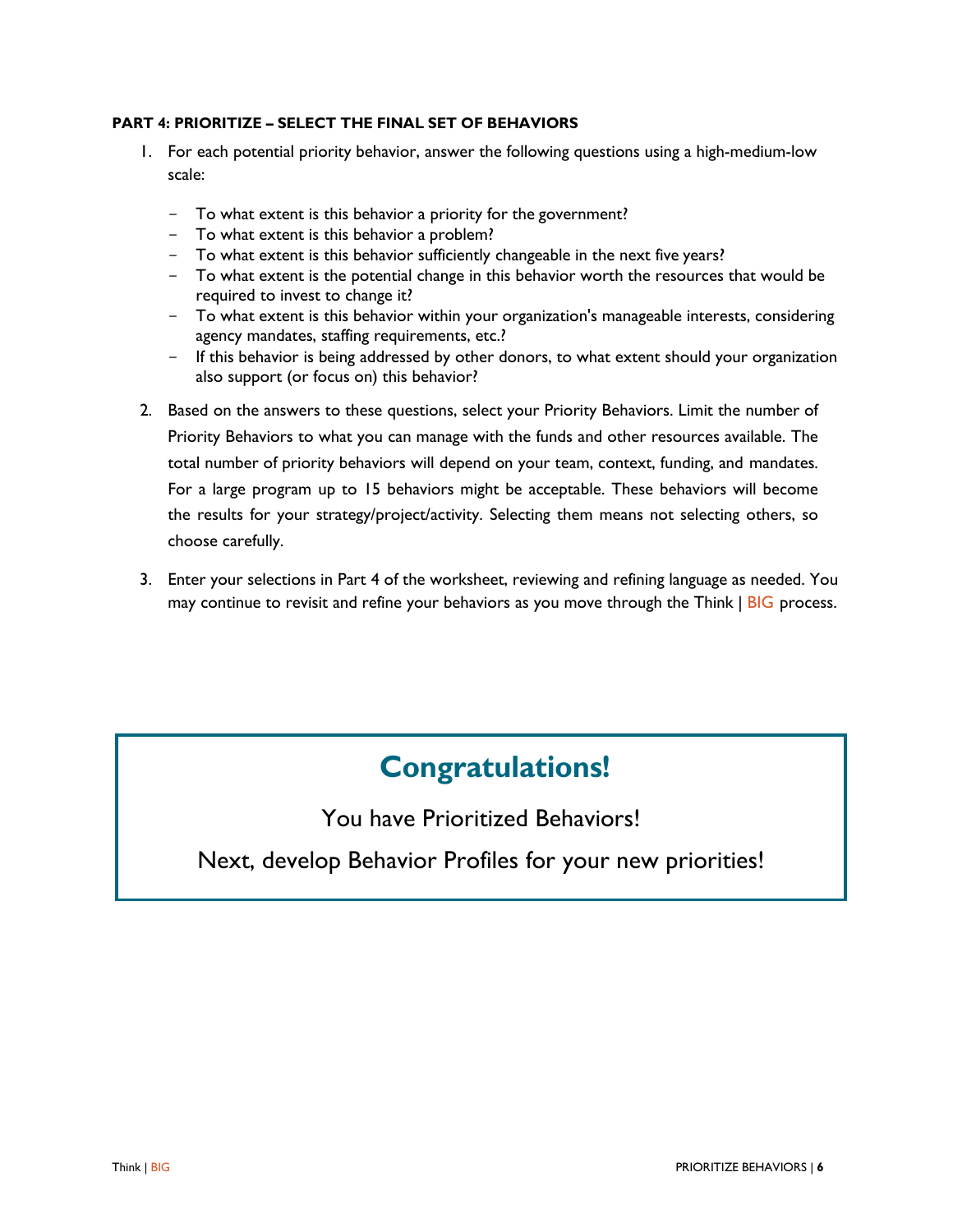# <span id="page-8-0"></span>**APPENDICES**

The following appendices are included with this document:

**Appendix A: Prioritization Worksheet** 

**Appendix B:** Cause Analysis and Prioritized Behaviors for a Health, Population and Nutrition Unit

**Appendix C:** Example of Paper-based Prioritization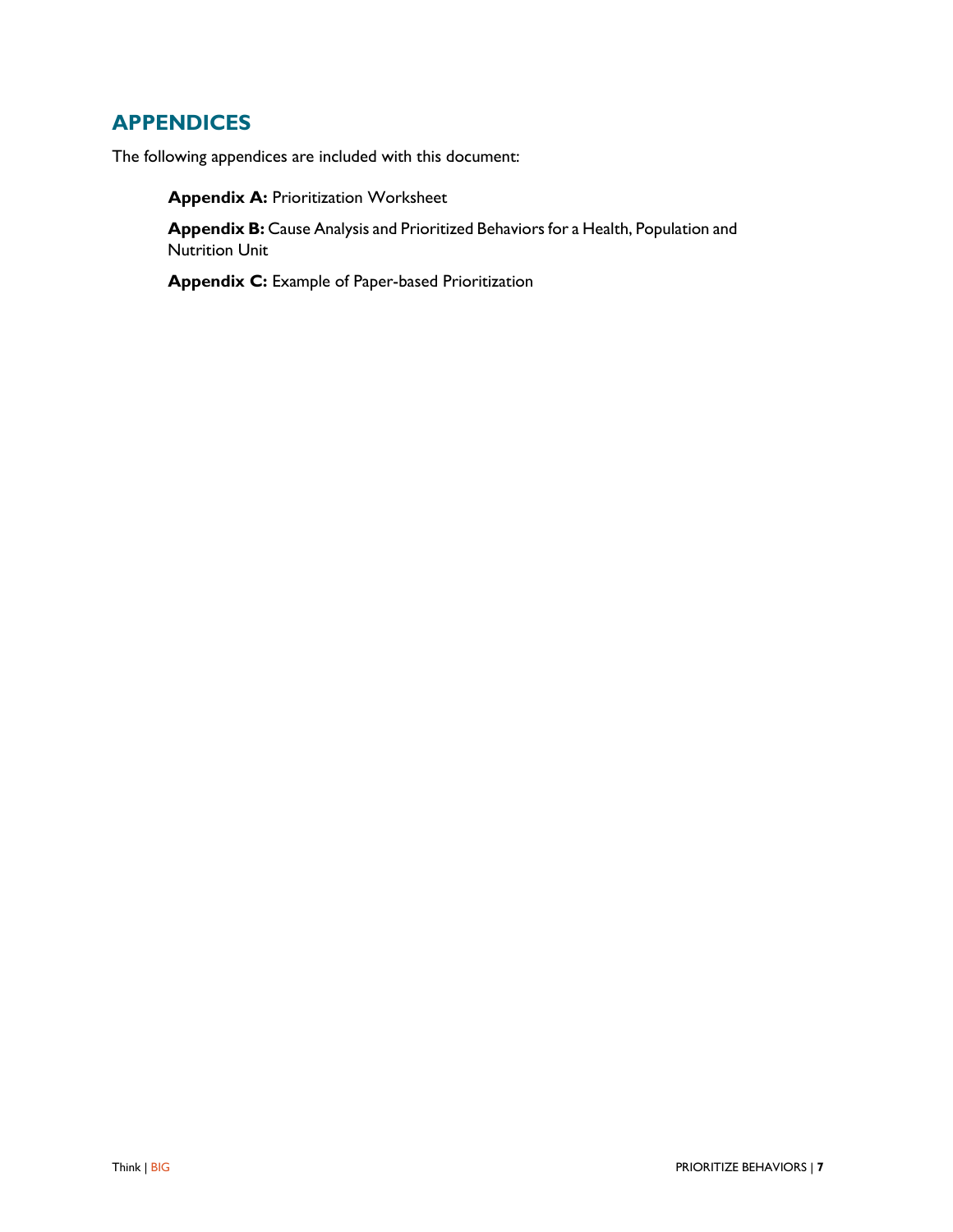## **APPENDIX A: PRIORITIZATION WORKSHEET**

#### **PART 1: DEVELOPMENT OBJECTIVE**

#### **TECHNICAL AREA GOAL AND TIMEFRAME**

<span id="page-9-0"></span>

| <b>PART 2:</b>                        | <b>PART 3:</b>                                      | PART 4:                                                |
|---------------------------------------|-----------------------------------------------------|--------------------------------------------------------|
| CAUSES INHIBITING ACHIEVEMENT OF GOAL | POTENTIAL PRIORITY BEHAVIORS (TO<br>ADDRESS CAUSES) | PRIORITIZED BEHAVIORS AND OUTCOME<br><b>INDICATORS</b> |
|                                       |                                                     |                                                        |
|                                       |                                                     |                                                        |
|                                       |                                                     |                                                        |
|                                       |                                                     |                                                        |
|                                       |                                                     |                                                        |
|                                       |                                                     |                                                        |
|                                       |                                                     |                                                        |
|                                       |                                                     |                                                        |
|                                       |                                                     |                                                        |
|                                       |                                                     |                                                        |
|                                       |                                                     |                                                        |
|                                       |                                                     |                                                        |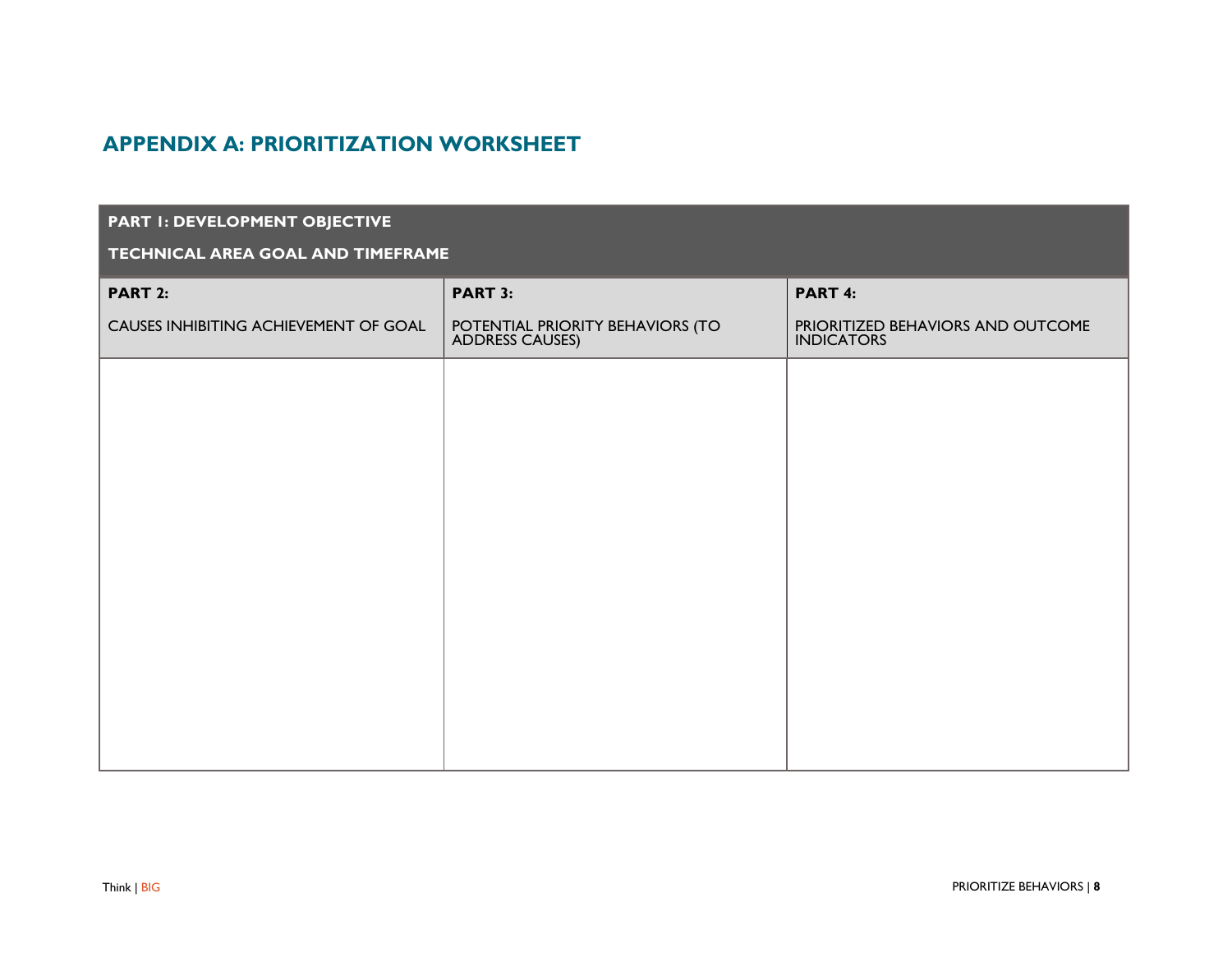# **APPENDIX B: CAUSE ANALYSIS AND PRIORITIZED BEHAVIORS FOR A HEALTH, POPULATION AND NUTRITION UNIT**

#### **PART 1:**

**Development Objective:** Sustainable development accelerated in Northern Region

**Technical Area Goal:** Catalyze transformation of a holistic health system to sustain equitable improvements in health

### **Time Frame***:* 5 years

<span id="page-10-0"></span>

| <b>PART 2:</b>                                                                                                                                                                                                                                           | <b>PART 3:</b>                                                                                                                                                                                                                                                                                                                                                                                                                                                                                                                                                                                                                                                                                                                                                                                                                                                                                                                                                                                                                                                                                                                                                                         | PART 4:                                                                                                                                                                                                                                                                                                                                                                                                                                                                                                                                                                                                                                                                                                                                                                                                                                                                                                                                                                                                            |
|----------------------------------------------------------------------------------------------------------------------------------------------------------------------------------------------------------------------------------------------------------|----------------------------------------------------------------------------------------------------------------------------------------------------------------------------------------------------------------------------------------------------------------------------------------------------------------------------------------------------------------------------------------------------------------------------------------------------------------------------------------------------------------------------------------------------------------------------------------------------------------------------------------------------------------------------------------------------------------------------------------------------------------------------------------------------------------------------------------------------------------------------------------------------------------------------------------------------------------------------------------------------------------------------------------------------------------------------------------------------------------------------------------------------------------------------------------|--------------------------------------------------------------------------------------------------------------------------------------------------------------------------------------------------------------------------------------------------------------------------------------------------------------------------------------------------------------------------------------------------------------------------------------------------------------------------------------------------------------------------------------------------------------------------------------------------------------------------------------------------------------------------------------------------------------------------------------------------------------------------------------------------------------------------------------------------------------------------------------------------------------------------------------------------------------------------------------------------------------------|
| <b>CAUSES INHIBITING</b><br><b>ACHIEVEMENT OF GOAL</b>                                                                                                                                                                                                   | POTENTIAL PRIORITY BEHAVIORS TO ADDRESS CAUSES                                                                                                                                                                                                                                                                                                                                                                                                                                                                                                                                                                                                                                                                                                                                                                                                                                                                                                                                                                                                                                                                                                                                         | PRIORITIZED BEHAVIORS (PER CAUSE)<br><b>AND OUTCOME INDICATORS</b>                                                                                                                                                                                                                                                                                                                                                                                                                                                                                                                                                                                                                                                                                                                                                                                                                                                                                                                                                 |
| Inadequate uptake of health<br>care seeking practices<br>associated with priority<br>maternal and child mortality<br>and morbidity<br>Social norms and health<br>$\bullet$<br>care seeking behaviors<br>(household and<br>individual)<br>Food insecurity | 1. Families maintain health insurance<br>2. Family members safely dispose of human feces<br>3. Pregnant women and children under 5 sleep under an ITN<br>4. Caregivers care for newborns<br>5. Pregnant women take at least 3 doses of IPTp during antenatal care visits<br>6. Women of reproductive age use modern contraception to appropriately time<br>and space their pregnancies<br>7. People including MSM, FSW, and those at higher risk, seek HIV testing at least<br>once per year and, if positive, enroll in treatment<br>8. Pregnant women attend a health facility for delivery<br>9. Caregivers feed adequate amounts of nutritious, age-appropriate foods to children from 6 to 24 months of age, while continuing to breastfeed<br>10. Pregnant women complete a full course of quality ANC<br>11. Mothers breastfeed exclusively for six months after birth<br>12. New mothers access postnatal care for infants within first 24 hours of birth<br>13. Household decision-makers improve nutritional practices (social norms)<br>14. Community influencers demonstrate positive social norms and health care<br>seeking behaviors within the household and community | 1. Family members safely dispose of<br>human feces<br>CA Percentage of households with<br>improved, non-shared toilet<br>facilities<br>2. Caregivers provide essential<br>newborn care immediately after<br>birth<br><b>CA</b> Among last-born children born in<br>the 2 years preceding the survey,<br>percentage who started<br>breastfeeding within I hour of<br>delivery<br>Percentage of live births in the<br>three years preceding the survey<br>delivered at a health facility.<br>The proxy indicator is based on<br>the assumption that newborns<br>are more likely to receive the<br>elements of essential newborn<br>care if they are born in a health<br>facility<br>3. Caregivers feed adequate amounts<br>of nutritious, age-appropriate foods<br>to children from 6 to 24 months of<br>age, while continuing to breastfeed<br><b>CA</b> Percentage of breastfed children<br>age 6-23 months fed four or<br>more food groups and the<br>minimum meal frequency<br>4. Pregnant women take at least 3 |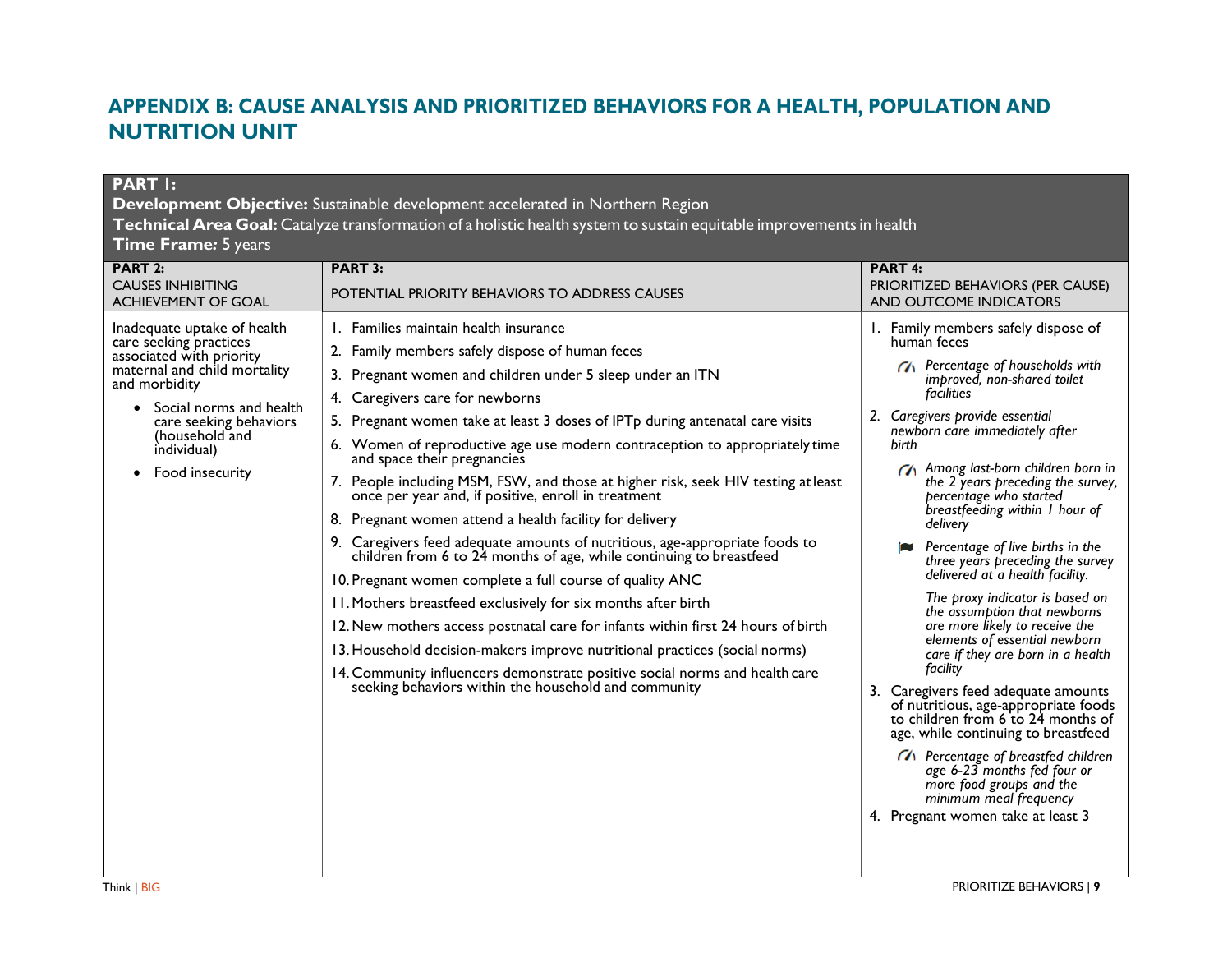| <b>PART I:</b>                                                                |                                                                                                                      |                                                                                                                                                                                                                                |  |
|-------------------------------------------------------------------------------|----------------------------------------------------------------------------------------------------------------------|--------------------------------------------------------------------------------------------------------------------------------------------------------------------------------------------------------------------------------|--|
| Development Objective: Sustainable development accelerated in Northern Region |                                                                                                                      |                                                                                                                                                                                                                                |  |
|                                                                               | Technical Area Goal: Catalyze transformation of a holistic health system to sustain equitable improvements in health |                                                                                                                                                                                                                                |  |
| <b>Time Frame: 5 years</b>                                                    |                                                                                                                      |                                                                                                                                                                                                                                |  |
| <b>PART 2:</b>                                                                | <b>PART 3:</b>                                                                                                       | <b>PART 4:</b>                                                                                                                                                                                                                 |  |
| <b>CAUSES INHIBITING</b><br><b>ACHIEVEMENT OF GOAL</b>                        | POTENTIAL PRIORITY BEHAVIORS TO ADDRESS CAUSES                                                                       | PRIORITIZED BEHAVIORS (PER CAUSE)<br>AND OUTCOME INDICATORS                                                                                                                                                                    |  |
|                                                                               |                                                                                                                      | doses of IPTp during antenatal care<br>visits                                                                                                                                                                                  |  |
|                                                                               |                                                                                                                      | CA Percentage of women age 15-49<br>with a live birth in the two years<br>preceding the survey who during<br>the pregnancy took 3 or more<br>doses of SP/Fansidar, with at least<br>one dose during an antenatal care<br>visit |  |
|                                                                               |                                                                                                                      | 5. Women of reproductive age use<br>modern contraception to<br>appropriately time and space their<br>pregnancies                                                                                                               |  |
|                                                                               |                                                                                                                      | <b>CA</b> Percentage of currently married<br>or in union women using family<br>planning for spacing                                                                                                                            |  |
|                                                                               |                                                                                                                      | 6. People including MSM, FSW, and<br>those at higher risk, seek HIV<br>testing at least once per year and, if<br>positive, enroll in treatment                                                                                 |  |
|                                                                               |                                                                                                                      | TA Percentage of women who have<br>ever had an HIV test and received<br>their results                                                                                                                                          |  |
|                                                                               |                                                                                                                      | <b>CA</b> Percentage of men who have ever<br>had an HIV test and received<br>their results                                                                                                                                     |  |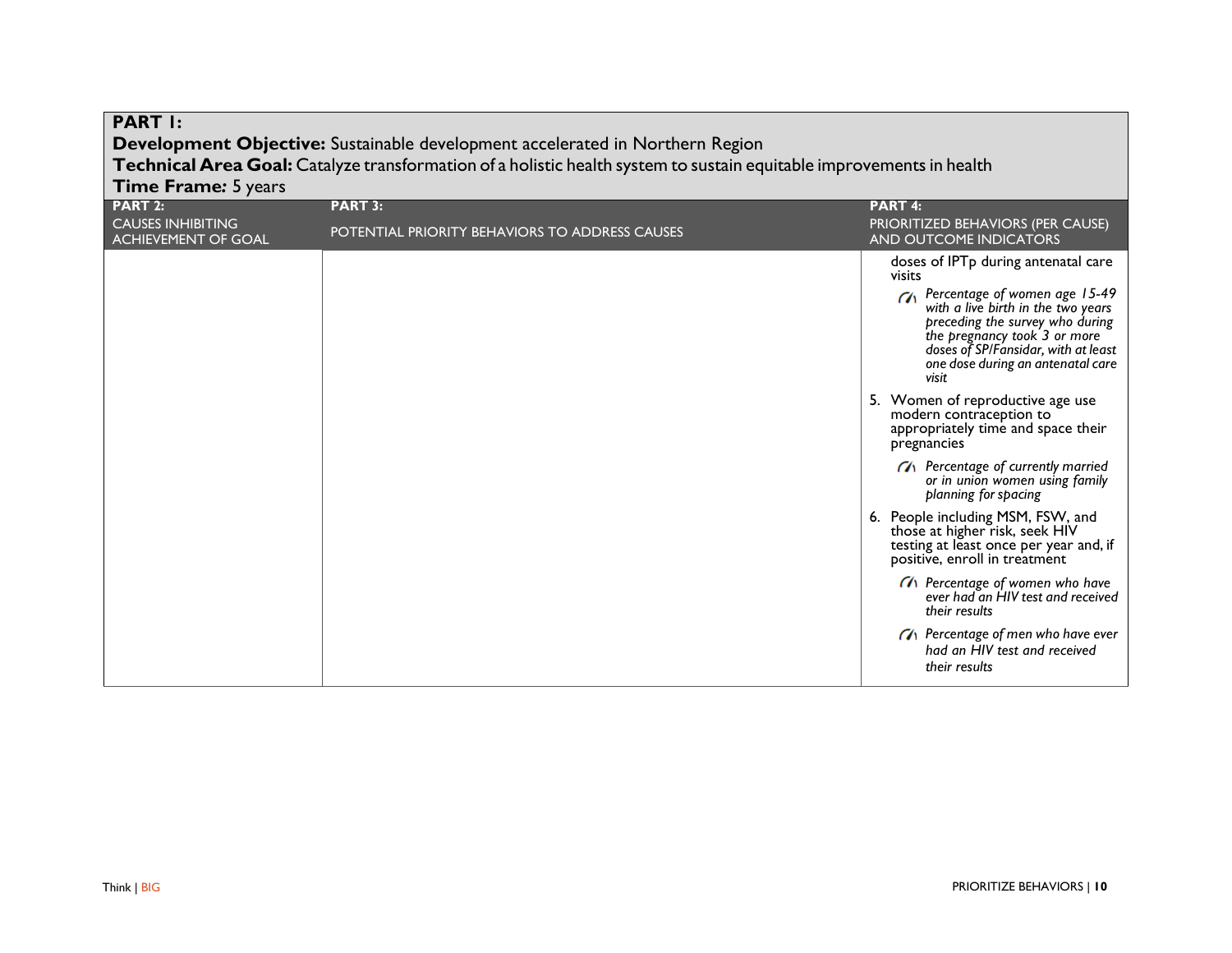|                                                                                                                                                                                                                                                                                                                                                                                                                                                                   | <b>Development Objective:</b> Sustainable development accelerated in Northern Region                                                                                                                                                                                                                                                                                                                                                                                                                                                                                                                                                                                                                                                                                                                                                                                                                                                                                                                                                                                                                                                                                                                                                                                                                                                                                                                                                                                               |                |                                                                                                                                                                                                                                                                                                                                                                                                                                                                                                                                                                                                                                                                                                                                                                                                                                                                                     |
|-------------------------------------------------------------------------------------------------------------------------------------------------------------------------------------------------------------------------------------------------------------------------------------------------------------------------------------------------------------------------------------------------------------------------------------------------------------------|------------------------------------------------------------------------------------------------------------------------------------------------------------------------------------------------------------------------------------------------------------------------------------------------------------------------------------------------------------------------------------------------------------------------------------------------------------------------------------------------------------------------------------------------------------------------------------------------------------------------------------------------------------------------------------------------------------------------------------------------------------------------------------------------------------------------------------------------------------------------------------------------------------------------------------------------------------------------------------------------------------------------------------------------------------------------------------------------------------------------------------------------------------------------------------------------------------------------------------------------------------------------------------------------------------------------------------------------------------------------------------------------------------------------------------------------------------------------------------|----------------|-------------------------------------------------------------------------------------------------------------------------------------------------------------------------------------------------------------------------------------------------------------------------------------------------------------------------------------------------------------------------------------------------------------------------------------------------------------------------------------------------------------------------------------------------------------------------------------------------------------------------------------------------------------------------------------------------------------------------------------------------------------------------------------------------------------------------------------------------------------------------------------|
|                                                                                                                                                                                                                                                                                                                                                                                                                                                                   | Technical Area Goal: Catalyze transformation of a holistic health system to sustain equitable improvements in health                                                                                                                                                                                                                                                                                                                                                                                                                                                                                                                                                                                                                                                                                                                                                                                                                                                                                                                                                                                                                                                                                                                                                                                                                                                                                                                                                               |                |                                                                                                                                                                                                                                                                                                                                                                                                                                                                                                                                                                                                                                                                                                                                                                                                                                                                                     |
| <b>Time Frame: 5 years</b><br><b>PART 2:</b><br><b>CAUSES INHIBITING</b><br><b>ACHIEVEMENT OF GOAL</b>                                                                                                                                                                                                                                                                                                                                                            | <b>PART 3:</b><br>POTENTIAL PRIORITY BEHAVIORS TO ADDRESS CAUSES                                                                                                                                                                                                                                                                                                                                                                                                                                                                                                                                                                                                                                                                                                                                                                                                                                                                                                                                                                                                                                                                                                                                                                                                                                                                                                                                                                                                                   |                | <b>PART 4:</b><br>PRIORITIZED BEHAVIORS (PER CAUSE)<br>AND OUTCOME INDICATORS                                                                                                                                                                                                                                                                                                                                                                                                                                                                                                                                                                                                                                                                                                                                                                                                       |
| Ineffective and inefficient<br>execution of health system<br>processes by the government<br>(financing, governance,<br>information, human resources,<br>quality service delivery, supply<br>chain):<br>Weak health system<br>financing<br>• Weak health system<br>governance<br>• Weak health system<br>information data use<br>• Weak health system<br>human resources<br>• Weak health system<br>quality service delivery<br>Weak health system<br>supply chain | 15. MOH allocates sufficient resources for health<br>16. Health providers follow laws guaranteeing quality health care to all citizens<br>17. MOH effectively manages health human resources<br>18. MOH distributes HCWs equitably across the country<br>19. MOH incentivizes HCWs to work in remote, difficult to fill positions<br>20. Health managers resolve issues identified in supportive supervision visits<br>21. MOH develops a sustainable training program for HCWs to address gaps<br>22. MOH sets clear standards and enforces adherence for quality service delivery<br>23. MOH and DHMTs make decisions using accurate, complete timely data<br>24. DHMTs organize district peer review learning sessions based on DHIMS2 data<br>25. MOH prioritizes actionable operational research with local researchers to<br>address major health issues<br>26. DHMTs conduct quarterly data reviews with sub-district and health facility staff<br>with actionable recommendations<br>27. Health facilities maintain quality services as per National Guidelines<br>28. HCWs report quality data in a timely manner<br>29. Supply Chain Division ensures all facilities provide accurate supply chain information that informs decision making for procurement at all levels.<br>30. Supply Chain Division ensures available, traceable, quality health commodities<br>at all levels (national to facility)<br>31. HCWs provide quality services as per National Guidelines | 7.<br>8.<br>9. | National Health Insurance Scheme<br>management team disburses<br>appropriate health funding to<br>service providers<br><b>CA</b> Compulsory financing<br>arrangements (CFA) as percent of<br>current health expenditure (CHE)<br>MOH staff manage health<br>resources at all levels to meet the<br>needs of target populations<br><b>CA</b> Percentage of MOH staff that<br>disburse funds for identified<br>priority community needs to<br>CHPS zones on a quarterly basis,<br>disaggregated by district<br>Health care workers deliver quality<br>services as per National Guidelines<br>Percentage of clients who state that<br>they were treated respectfully by a<br>provider they visited in the last<br>three months<br>Percentage of health facilities that<br>$\alpha$<br>have reached X score (85% for<br>eg) based on the supportive<br>supervision tool composite score |
| (MOH), Men Who Have Sex With Men (MSM)                                                                                                                                                                                                                                                                                                                                                                                                                            | KEY: Antenatal Care (ANC), District Health Management Team (DHMT), District Health Information Management System 2 (DHIMS2), Female Sex Workers (FSW), Health<br>Care Workers (HCW), Human Immunodeficiency Virus (HIV), Intermittent Preventative Treatment of Malaria (IPTp), Insecticide-Treated Net (ITN), Ministry of Health                                                                                                                                                                                                                                                                                                                                                                                                                                                                                                                                                                                                                                                                                                                                                                                                                                                                                                                                                                                                                                                                                                                                                  |                |                                                                                                                                                                                                                                                                                                                                                                                                                                                                                                                                                                                                                                                                                                                                                                                                                                                                                     |
|                                                                                                                                                                                                                                                                                                                                                                                                                                                                   | SOURCES: Anecdotal; Demographic and Health Survey; Global Causes of Maternal Death: A WHO Systematic Analysis, 2014; WHO-MCEE Estimates for Child Causes of<br>Death, 2016; Comprehensive Health Sector Assessment; National Health Facility Assessment; Universal Health Coverage Assessment                                                                                                                                                                                                                                                                                                                                                                                                                                                                                                                                                                                                                                                                                                                                                                                                                                                                                                                                                                                                                                                                                                                                                                                      |                |                                                                                                                                                                                                                                                                                                                                                                                                                                                                                                                                                                                                                                                                                                                                                                                                                                                                                     |

**PART 1:**